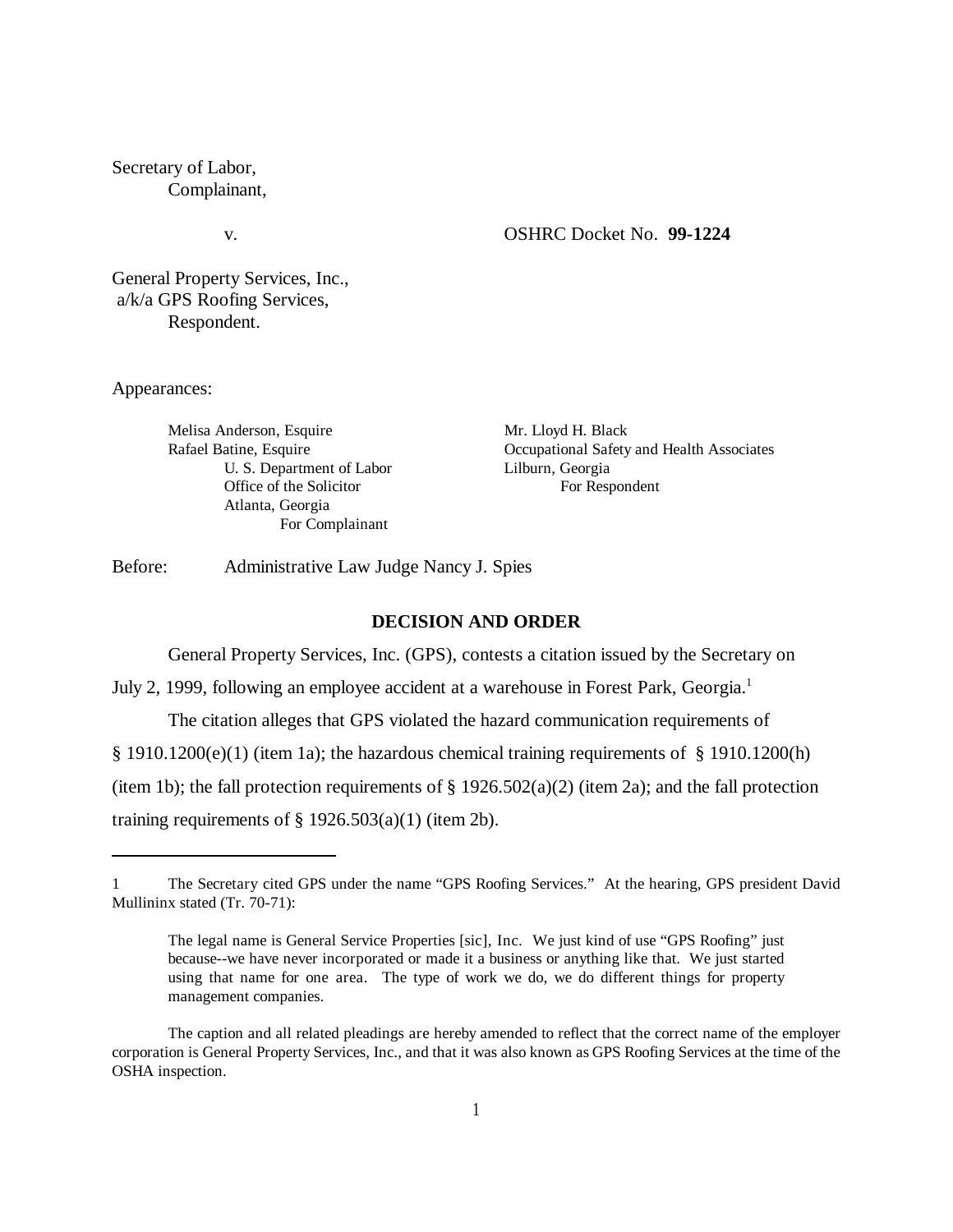GPS admits jurisdiction and coverage in its answer. GPS argues that it was not the employer of the exposed employees at the time of the accident or inspection. GPS also argues that the Secretary failed to meet her burden of proof for each of the four alleged violations.

A hearing on these issues was held in Atlanta, Georgia, on November 8, 1999. The parties have filed post-hearing briefs. GPS has also filed several post-hearing motions.

For the reasons discussed below, the Secretary has proven that GPS has safety responsibility for the exposed employees and has established violations of items 1a, 1b, and 2b. The Secretary failed to establish a violation of item 2a.

## Background

On March 10, 1999, a work crew was removing damaged sections from the roof of a large warehouse on Kennedy Road in Forest Park, Georgia. One of the crew, David Bagley, fell through the roof 30 feet to the concrete floor below (Tr. 40-45, 114). He sustained serious injuries and was using a wheelchair at the time of the hearing, eight months after his accident. Bagley was not wearing fall protection at the time of his fall (Tr. 42).

Subsequent to his accident, Bagley filed a written complaint with the Occupational Safety and Health Administration (OSHA) requesting the agency investigate the worksite conditions at the warehouse. OSHA responded to the complaint by sending compliance officer Pamela Evatt to the warehouse to conduct an inspection on May 11, 1999 (Tr. 103).

## GPS's Post-hearing Motions

1. Motions to Dismiss. At the hearing GPS moved to dismiss the Secretary's case based on the Secretary's failure to establish a prima facie case, and moved further to dismiss the case on grounds of res judicata and collateral estoppel. The undersigned denied these motions (Tr. 209, 215-217). GPS then entered into the record a document entitled "Respondent's Motion to Dismiss or in the Alternative, Motion for Summary Judgment" (Exh. R-2) and a document entitled "Respondent's Motion to Dismiss Because of Res Judicata and Collateral Estoppel" (Exh R-3). The undersigned again noted that the motions were denied (Tr. 217-218).

On February 24, 2000, GPS filed another motion to dismiss which appears to be based on the same res judicata and collateral estoppel grounds raised at the hearing. Specifically, GPS argues that the Secretary also cited Ace Roofing for violations arising from the same inspection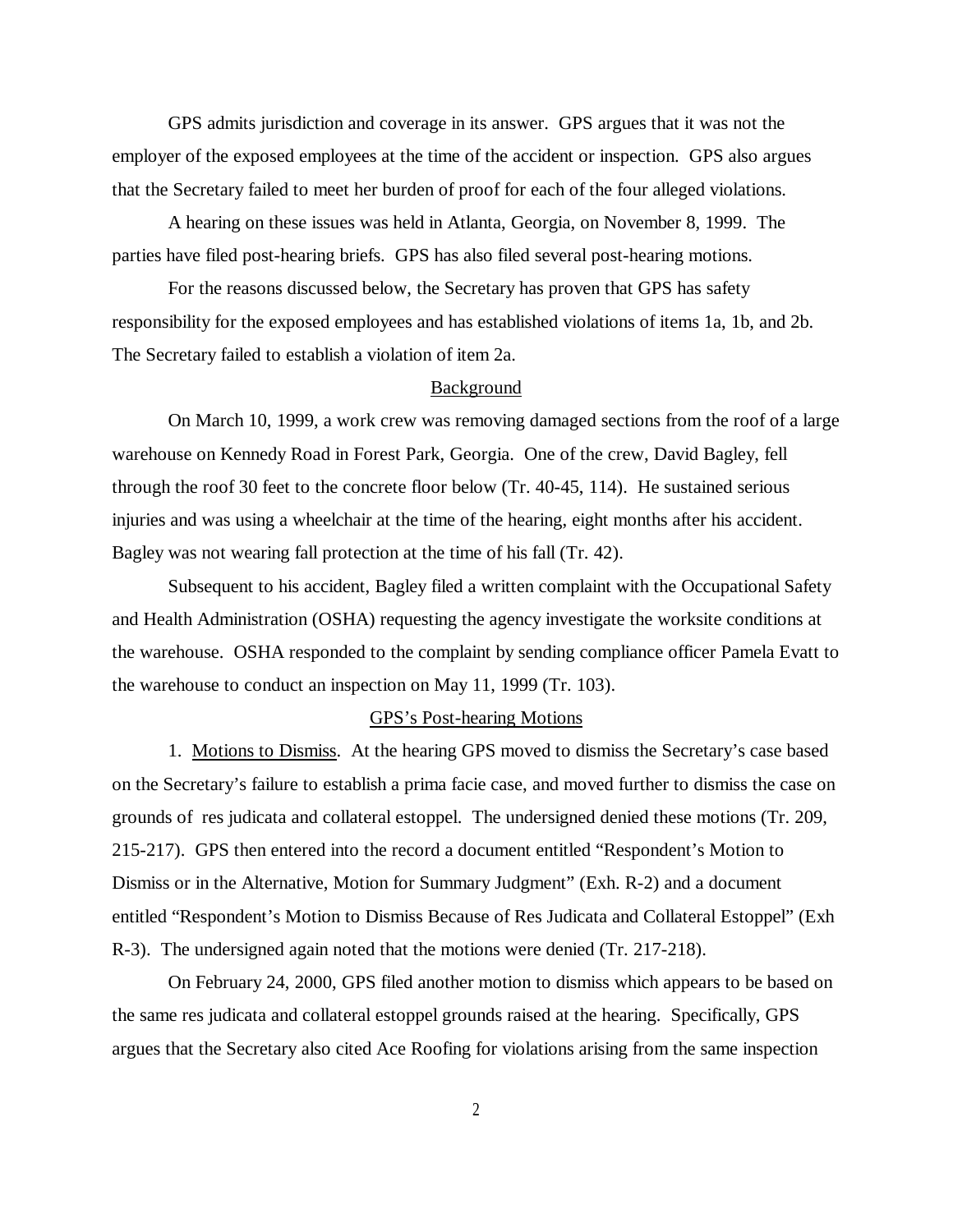conducted by Evatt on May 11, 1999, that gave rise to the present case. GPS contends that if the case is not dismissed, "it will result in multiple charging and results in an innocent party being prosecuted for a violation."

The doctrines of res judicata and collateral estoppel may be invoked only in situations where the same two parties are involved in more than one proceeding. The centerpiece of GPS's defense is that GPS and Ace Roofing are two separate and unrelated companies. Unlike the instant case, res judicata and collateral estoppel apply in proceedings where the parties are identical and where a final adjudication has been made. GPS's renewal of its motion to dismiss is denied.

2. Motion to Make an Offer of Proof. On February 24, 2000, GPS filed a motion to make an offer of proof. The document that GPS seeks to include in the record is a Workers' Compensation form that GPS attempted to enter into evidence at the hearing (Tr. 257). GPS's intent in entering the document is to show that GPS was not the employer of the injured employee (Tr. 258). The undersigned excluded the Workers' Compensation form along with several other documents because GPS had not provided the Secretary with copies during the prehearing exchange of documents and proposed exhibits. The undersigned stated that the documents (Tr. 259):

weren't on the list and this is just too important an issue for me to say, "All right, you can bring in a surprise exhibit at this point." The problem is that it could be prejudicial surprise, and for that reason, I can't allow it. If it were some minor point, that might be different, but this goes to the heart of what this case is about.

This was the point in the proceeding when GPS could have made an offer of proof if it so desired. Commission Rule of Procedure § 2200.72(b) provides:

Whenever evidence is excluded from the record, the party offering such evidence may make an offer of proof, which shall be included in the record of the proceeding.

GPS admits in its reply to the Secretary's response to GPS's motion to make an offer of proof that the Workers' Compensation "form was never proffered as an 'Offer of Proof' during the hearing" (Exh. J-31, ¶ 6). There is no provision for making an offer of proof after the record has been closed. GPS's motion to make an offer of proof is denied.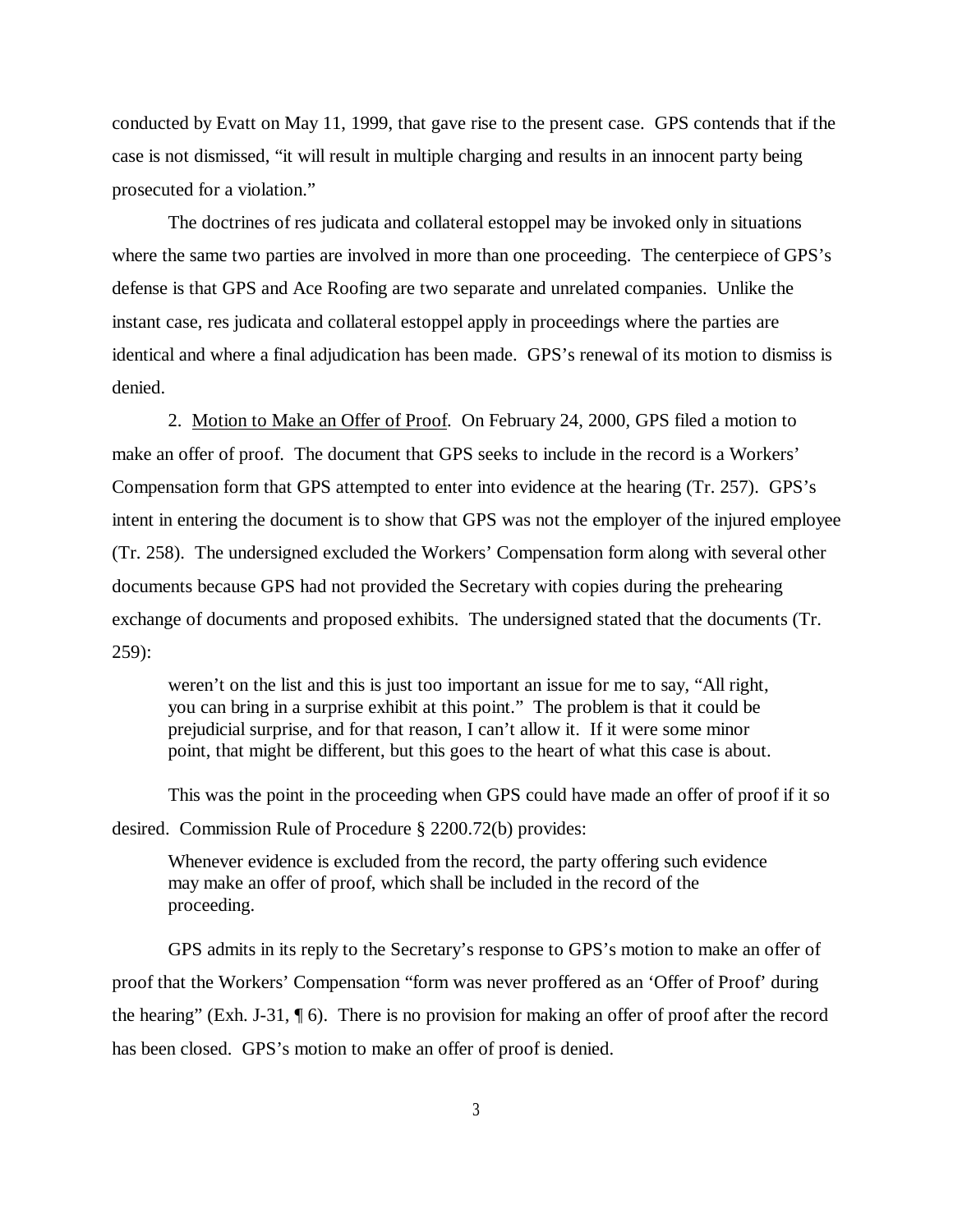3. Motion to Correct. On February 28, 2000, GPS filed a motion to correct the transcript at pages 183 and 184. Omitted from the transcript were questions from GPS's representative put to compliance officer Evatt and her answers concerning an access ladder. When asked, Evatt stated that four rungs of the ladder were visible in Exhibit C-9 equal to the height of the parapet wall. She added that the ladder was at an angle and that the height of the parapet wall was actually equal to three and a half rungs of the ladder. Having conferred with the court reporter and based upon the undersigned's memory of the testimony, it is determined that the purported testimony was elicited. GPS's motion is granted, and the record is hereby corrected to reflect the above stated testimony.

## Was GPS the Employer of the Exposed Employees?

The Secretary contends that GPS was the employer of the work crew on the warehouse roof at the time of the inspection, or, alternatively, that GPS controlled the work crew's employment under the multi-employer worksite doctrine. GPS counters that it was not the employer of the work crew, Ace Roofing was. GPS also denies having control over the work crew sufficient to make GPS liable under the multi-employer worksite doctrine.

GPS performed roofing work in the past and contracted with Selig Enterprises, Inc., to reroof badly deteriorated areas of the Kennedy Road warehouse designated in the contract as areas "A" and "B." The contract required GPS to notify Selig in writing of the names of any subcontractors it intended to hire to complete any of the contract work (Exh. C-6). GPS never gave any such notification on the project (Tr. 78-79). GPS now claims that it subcontracted the reroofing out to Ace Roofing. As the evidence establishes, GPS and Ace Roofing did not have a mere contractor-subcontractor relationship.

Gary Presley was supervising the work crew when compliance officer Evatt arrived at the job. When Evatt introduced herself to Presley, he stated, "[T]his isn't an Ace job, . . . this is a GPS Roofing job" (Tr. 104). Presley then told Evatt that he had his own roofing business "on the side" (Tr. 105). Presley is the owner and president of Ace Roofing. He is also a vice-president of GPS (Tr. 80).

GPS president David Mullininx testified that GPS verbally subcontracted with Ace Roofing because GPS "just didn't have the experience to do a roof like that, so that's why we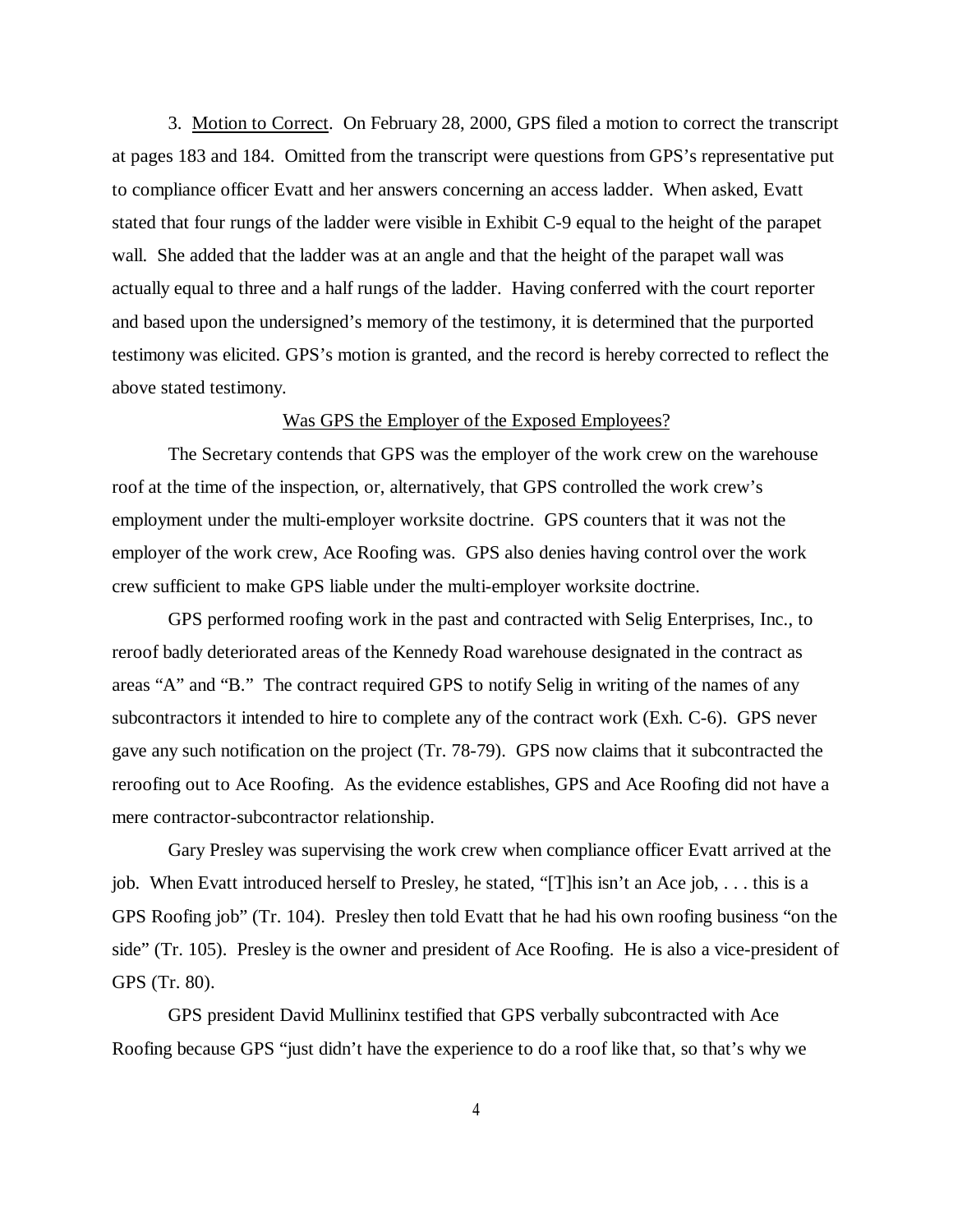used Gary Presley because he had the experience and the men and equipment to do it" (Tr. 84). As Mullininx acknowledged, about 6 months before any contract was signed with Selig, GPS made Presley its vice-president (Exh. C-6; Tr. 239). Mullininx argues, however, that Presley had been put in the vice-president's position only for the Selig job and only as a nominal position for the purpose of waiving Workers' Compensation for Presley and gaining it for "his" crew members (Tr. 80-81):

It's a form that my insurance agent sent me to waive Workman's Compensation who didn't--I had called her and said, "I've got a contractor that I want to use but he doesn't have insurance and I can't afford to pay it on him. What can I do?"

She goes, "Well, get him to fill out this form waiving Workman's Comp and you can use it." So, she said, "Label him as a VP and put it on there" but that's the extent of that. It was used just to waive Workmen's Compensation on him.

GPS did not provide a copy of this form to the Secretary. According to Mullininx, Presley "never had any responsibilities, he's never been to our office. He has just been a contractor" (Tr. 82). Nevertheless, GPS held out Presley and the crew as its employees to various agencies and to Selig. Presley acted as GPS's representative at the opening conference (Tr. 106, 109), and GPS made checks payable to "Gary Presley" and not "Ace Roofing" (Tr. 245-245).

GPS's acknowledged vice-president Jeff Gillner arrived at the worksite shortly after Evatt. Gillner admitted at the hearing that he told Evatt the employees on the site were working for GPS (Tr. 272-273). Consistent with this admission, Gillner gave Evatt one of his business cards which shows the scope of GPS's work (Exh. C-8):

# GPS Roofing **Services** Roof Maintenance \* Repair & Reroof \* Management

David Bagley, the injured employee who was medicated for pain at the time of the hearing (Tr. 14), first asserted that he worked for Ace Roofing (Tr. 16). Bagley testified that he was paid an hourly wage and that his paychecks were signed by Presley, president of Ace and a vicepresident of GPS (Tr. 16-17). Later Bagley explained that he was also working for GPS at the time of his accident (Tr. 23). Bagley stated that Presley told the employees assembled in his van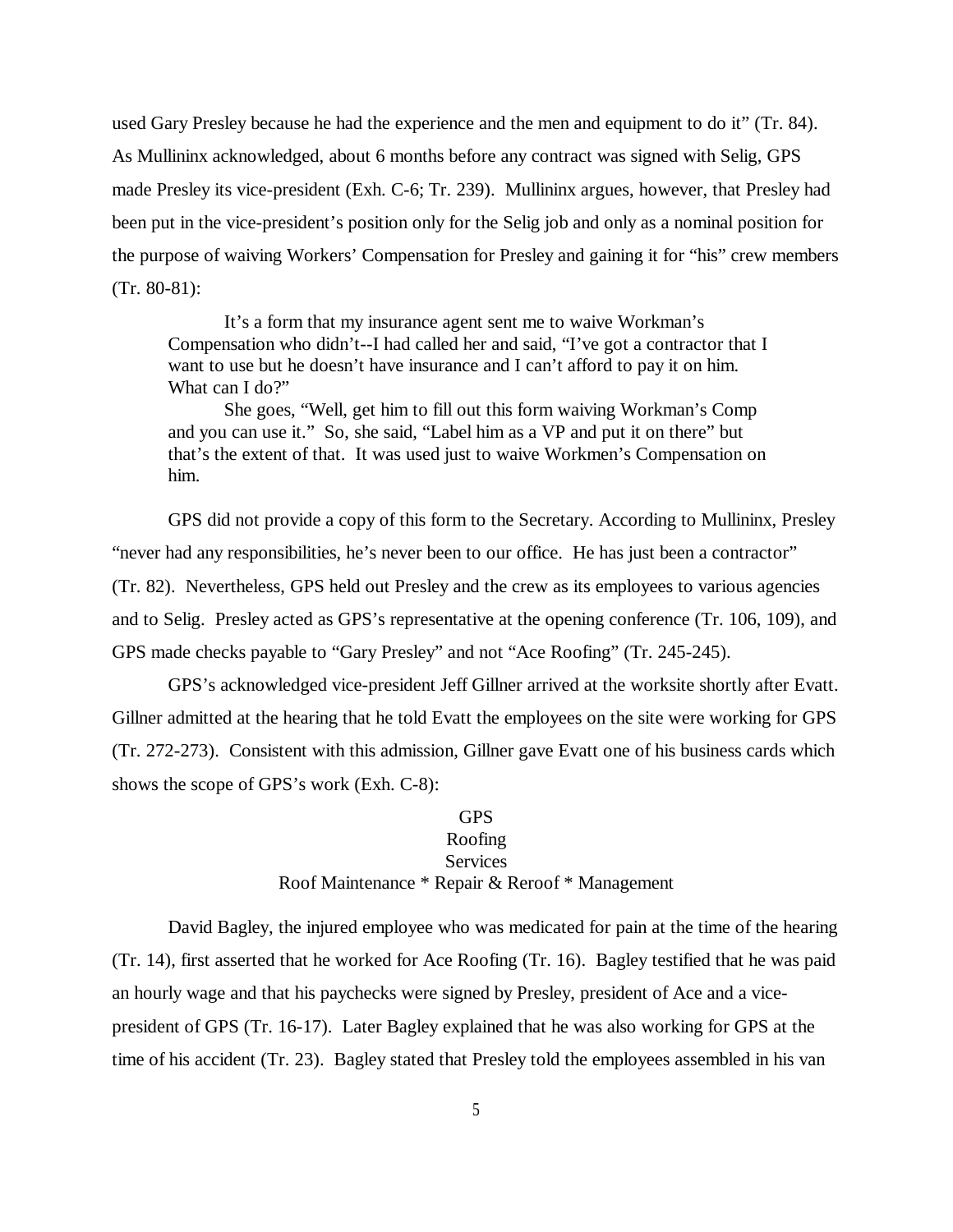on the first day of the project that GPS was the employer on the project (Tr. 18).

GPS's Gillner testified that he would visit the site once or twice a week and would go up on the roof. Gillner denied that he was inspecting the work (Tr. 269-271). Gillner stated that he went up on the roof and "just walked around the roof, looked at the men working; just looked at materials, exploring" (Tr. 270). Although Gillner denied that he inspected the roofing work for the purposes of submitting draws, GPS's answer to the Secretary's interrogatory regarding Gillner's duties states that his job was "[c]hecking production for expense draws" (Exh. C-16). Mullininx testified that he also went up on the roof at least once a week to inspect the work "in order to turn in a draw request for payment" (Tr. 82, 227).

Admitted GPS employee Brian Liscinsky worked full-time at the warehouse project as the "project safety officer" (Exh. C-16; Tr. 95-96). GPS president Mullininx testified that this was also a nominal position. He stated that he "put that in a letter to CTI [the tenant in the warehouse]" to "appease" CTI regarding its safety concerns (Tr. 231). Mullininx testified that he assigned Liscinsky inside the warehouse "just to clean up and sweep" (Tr. 92). Mullininx stated that Liscinsky did not really have a title, but conceded that he told CTI that Liscinsky was the safety officer because, "We're a little company. We might have tried to make ourselves sound bigger" (Tr. 92).

If GPS is to be believed, it was its policy to create paper positions and make misleading statements whenever it suited its business purposes. If Selig wanted GPS workers to have Worker's Compensation coverage and GPS did not want to pay for insurance for Ace Roofing, Mullininx would claim that Gary Presley was a vice-president of GPS. GPS did not want CTI to bother it with CTI's safety concerns, so Mullininx told CTI that Brian Liscinsky was its project safety officer. Now, GPS does not want to be held responsible for the safety violations with which it is charged, so it says Presley was not one of its vice-presidents, Liscinsky was not its safety officer, and Gillner was just "exploring" up on the roof, and not inspecting for the draw purposes. GPS's credibility has been seriously eroded.

Unfortunately for GPS, an employer cannot shift its responsibility for the health and safety of its employees. *Pride Oil Well Service,* 15 BNA OSHA 1809 (No. 87-692, 1992). The key factor in determining whether a party is an employer is whether it has the right to control the

6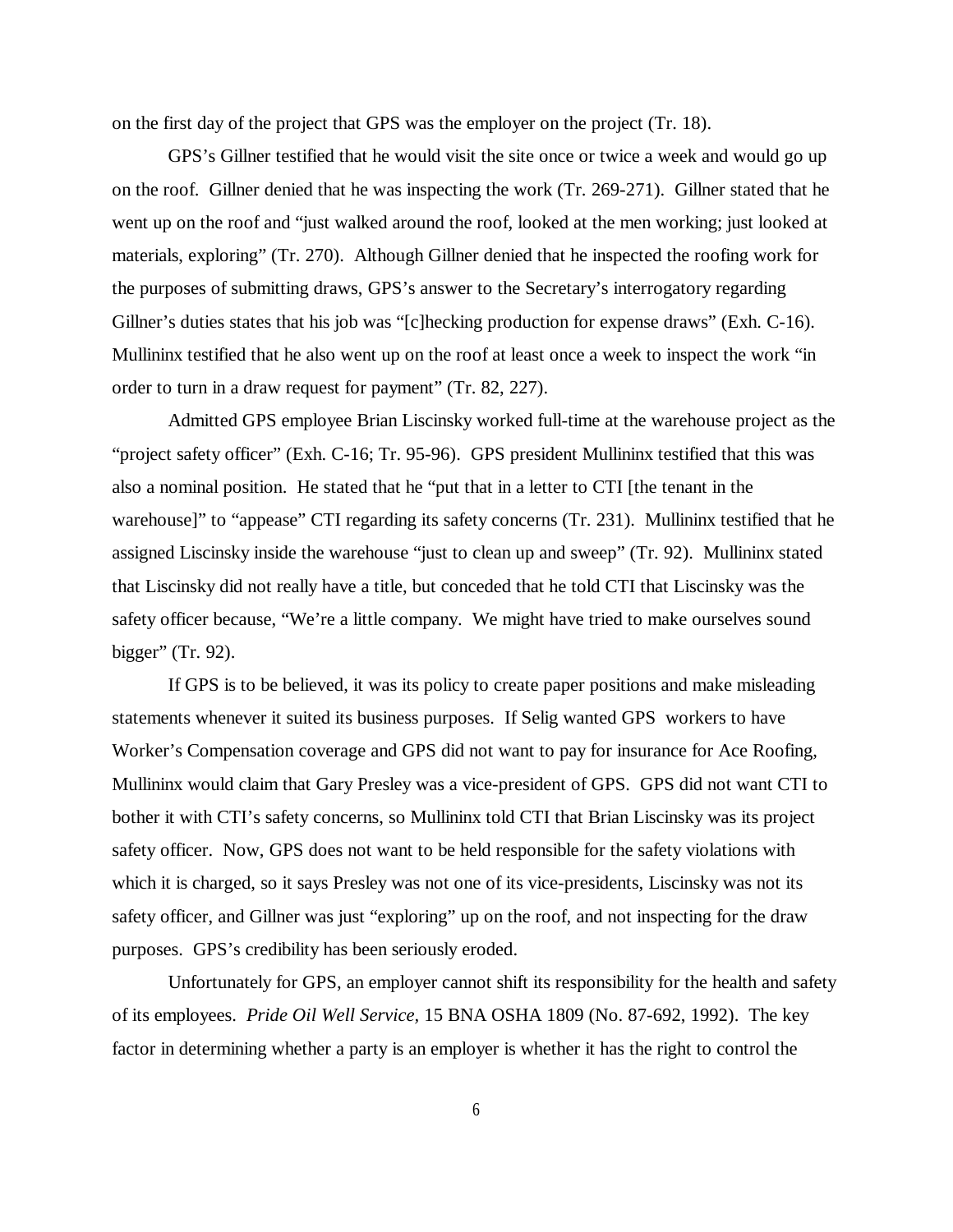work involved. Bagley convincingly described one instance where Mullininx directed Presley to mark the sagging roof areas with spray paint (Tr. 39-40, 58-59). (Although Mullininx does not recall "the specifics," he believes that Presley suggested marking an indentation and that either he or Presley sprayed it with paint (Tr. 89-90)). Of more importance was GPS's authority on the job as the only contractual employer.

 Primarily through its vice-president Presley, but also through Mullininx and Gillner, the Secretary has shown that GPS controlled the work of the employees on the warehouse project. While it is undisputed that Presley is the owner and president of Ace Roofing, the record establishes that Presley also acted in the capacity of a supervisor and an corporate officer for GPS. Representations made in a legal document for purposes of Workers' Compensation cannot be retracted on a situational basis for the convenience of the employer. Presley and Gillner both told Evatt that GPS, and not Ace Roofing, was the employer of the work crew. Furthermore, despite its denials at the hearing, GPS admitted that Liscinsky was in charge of safety on the project and that Gillner inspected the work for draw purposes (Exh. C-16).

 The standard of proof is a preponderance of the evidence. The evidence, although sometimes conflicting, establishes the employment relationship. GPS was the employer of the crew performing roofing work on the Kennedy Road warehouse at the time of Evatt's inspection.

### **Citation No. 1**

In order to establish a violation of an occupational safety or health standard, the Secretary has the burden of proving: (a) the applicability of the cited standard, (b) the employer's noncompliance with the standard's terms, (c) employees access to the violative conditions, and (d) the employer's actual or constructive knowledge of the violation.

*Atlantic Battery Co.*, 16 BNA OSHC 2131, 2138 (No. 90-1741, 1994).

#### **Items 1a and 1b: §§ 1910.1200(e)(1) and (h)**

The Secretary asserts that GPS did not have a hazard communication program (item 1a) and did not train its employees on the hazardous chemical in their work environment (item 1b). Section 1910.1200(e)(1) requires:

Employers shall develop, implement, and maintain at each workplace, a written hazard communication program which at least describes how the [the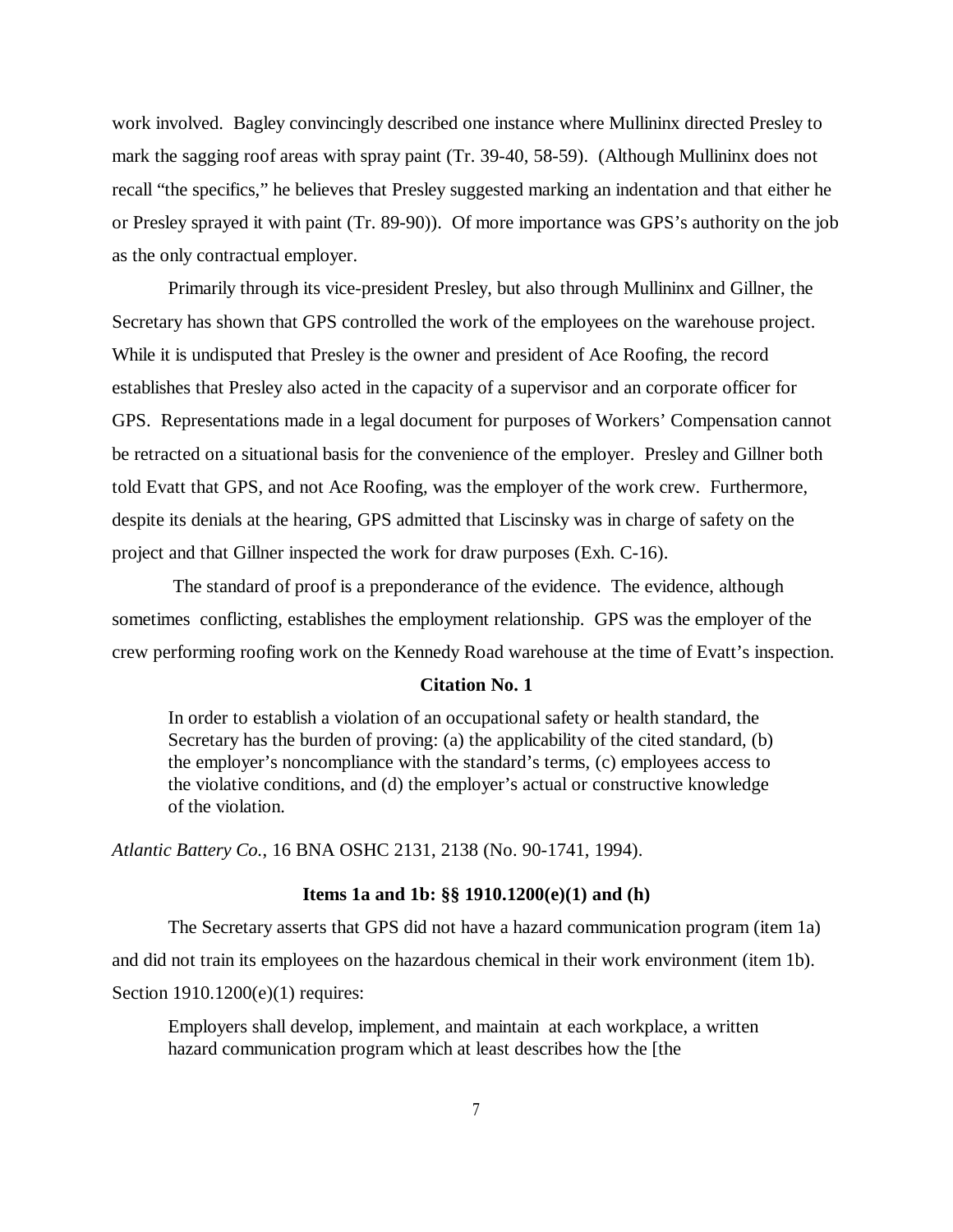requirements] for labels and other forms of warning, material safety data sheets, and employee information and training will be met, and which also includes the following:

(1) A list of the hazardous chemicals known to be present using an identity that is referenced on the appropriate material safety data sheet. . .

Section 1910.1200(h) requires:

Employers shall provide employees with effective information and training on hazardous chemicals in their work area at the time of their initial assignment, and whenever a new physical or health hazard the employees have not previously been trained about is introduced into their work area. . . . Chemical-specific information must always be available through labels and material safety data sheets.

The work crew was using hot asphalt to reroof the warehouse (Tr. 253). Evatt asked

Presley, Gillner, and Mullininx for a copy of GPS's written hazard communication program. She never received one (Tr. 117-118, 136). GPS failed to supply Evatt with the material safety data sheet (MSDS) for asphalt (Tr. 126-126). Evatt interviewed three of GPS's employees, who told her that they were never given hazard communication training in the use of asphalt (Tr. 116-117).

The asphalt (Bur Coating) was heated to a liquid form at the time of Evatt's inspection.

The MSDS for Bur Coating describes the potential results of exposure (Exh. C-17):

May cause toxic effects if inhaled or absorbed through skin. Inhalation or contact with material may irritate or burn skin and eyes. Fire will produce irritating, corrosive and/or toxic gases. Vapors may cause dizziness or suffocation.

Evatt testified that the hazards associated with the use of asphalt are (Tr. 128): "Irritation of the eyes, of the sinuses, of your respiratory, contact dermatitis, exposure to burns, inhalation of vapors."

The Secretary demonstrated that GPS's employees were exposed to hot asphalt, a hazardous substance. GPS had not trained employees on the use of hot asphalt, and GPS did not have a MSDS for asphalt or any element of a written hazard communication program on the site. GPS violated §§ 1926.1200(e)(1) and (h). It would have been obvious to Mullininx, Presley, and Gillner that employees were not trained or provided with the required documents on hazardous chemicals.

Violations of the cited standards could result in serious physical injury to the skin and the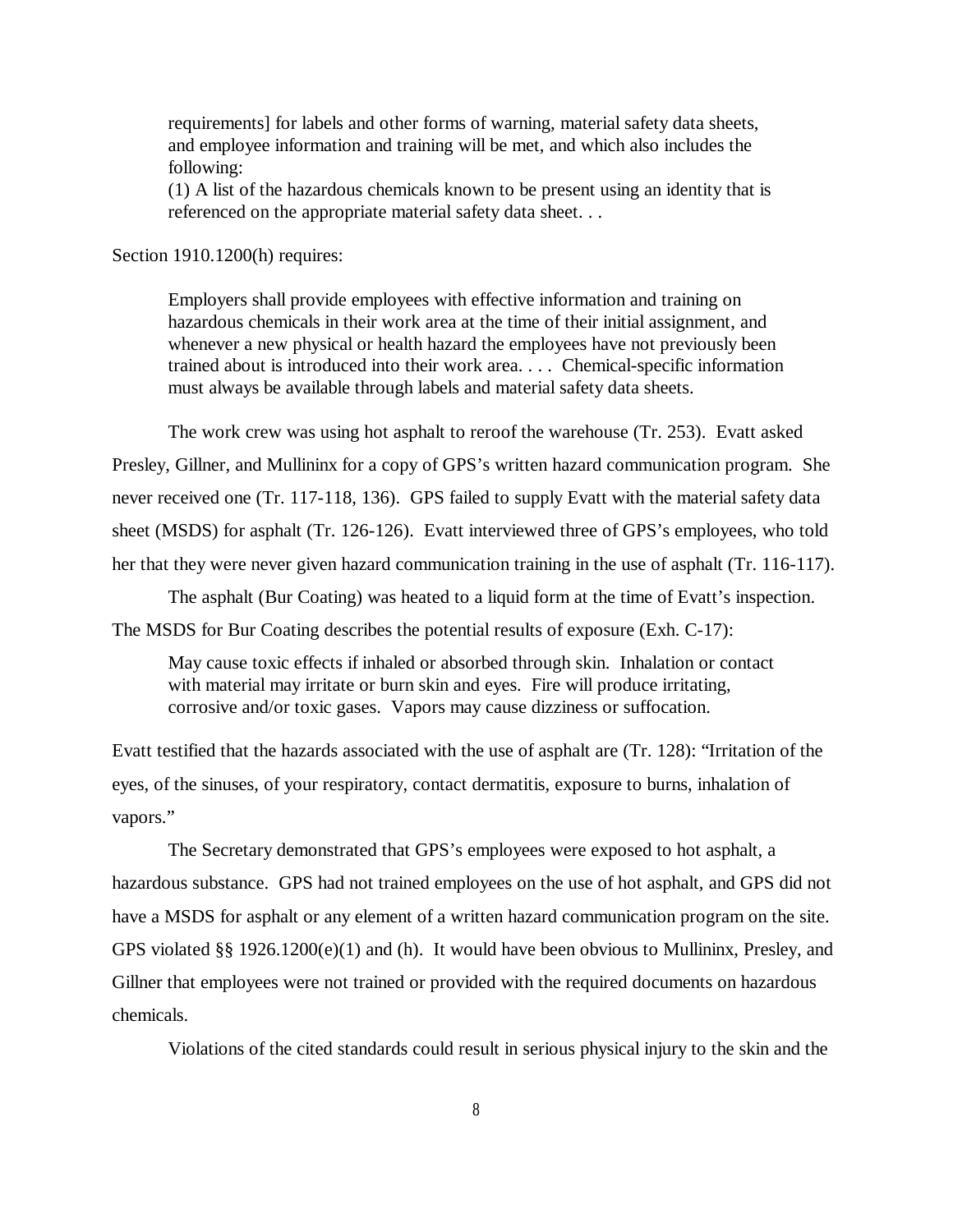respiratory system. The violations cited in items 1a and 1b are serious.

## **Item 2a: § 1926.502(a)(2)**

The Secretary alleges that GPS did not utilize appropriate fall protection for its employees working on a flat roof in violation of  $\S 1926.502(a)(2)$ . The standard requires:

Employers shall provide and install all fall protection systems required by this subpart for an employee, and shall comply with all other pertinent requirements of this subpart before that employee begins the work that necessitates the fall protection.

The citation for item 2a states vaguely, "Employer did not provide fall protection systems for employees working on warehouse roof." No dates are given.

Bagley fell through the warehouse roof on March 10, 1999. Evatt did not inspect the site until May 11, 1999, two months after the accident. The site conditions had changed in the two month period. Bagley's accident cannot be used as the basis of the instant citation.

Evatt's inspection consisted of interviewing employees in the parking lot after they had climbed down from the roof. Evatt did not go on the roof (Tr. 118-119). She did not observe any employees working at the edge of the roof (Tr. 176). The employees told her they were not provided with fall protection, but there is no evidence to show that they were working in an area of the large roof where they were exposed to a fall hazard (Tr. 114-115). The portion of the roof that proved so hazardous to Mr. Bagley was being completed at the time of the inspection (Tr. 253-254).

The Secretary argues that the employees descended the ladder without fall protection when called down for questioning. The cited standard appears in subpart M ("Fall Protection") of the construction standards. Section  $1926.500(a)(2(vi))$  provides:

Section 1926.501 sets forth those workplaces, conditions, operations, and circumstances for which fall protection shall be provided except as follows:

. . .

(vi) Requirements relating to fall protection for employees working on stairways and ladders are provided in subpart X of this part.

The Secretary has failed to establish employee exposure as the third element of her burden of proof. No evidence was adduced to show the distance employees were working from the edge of the roof. Item 2a is vacated.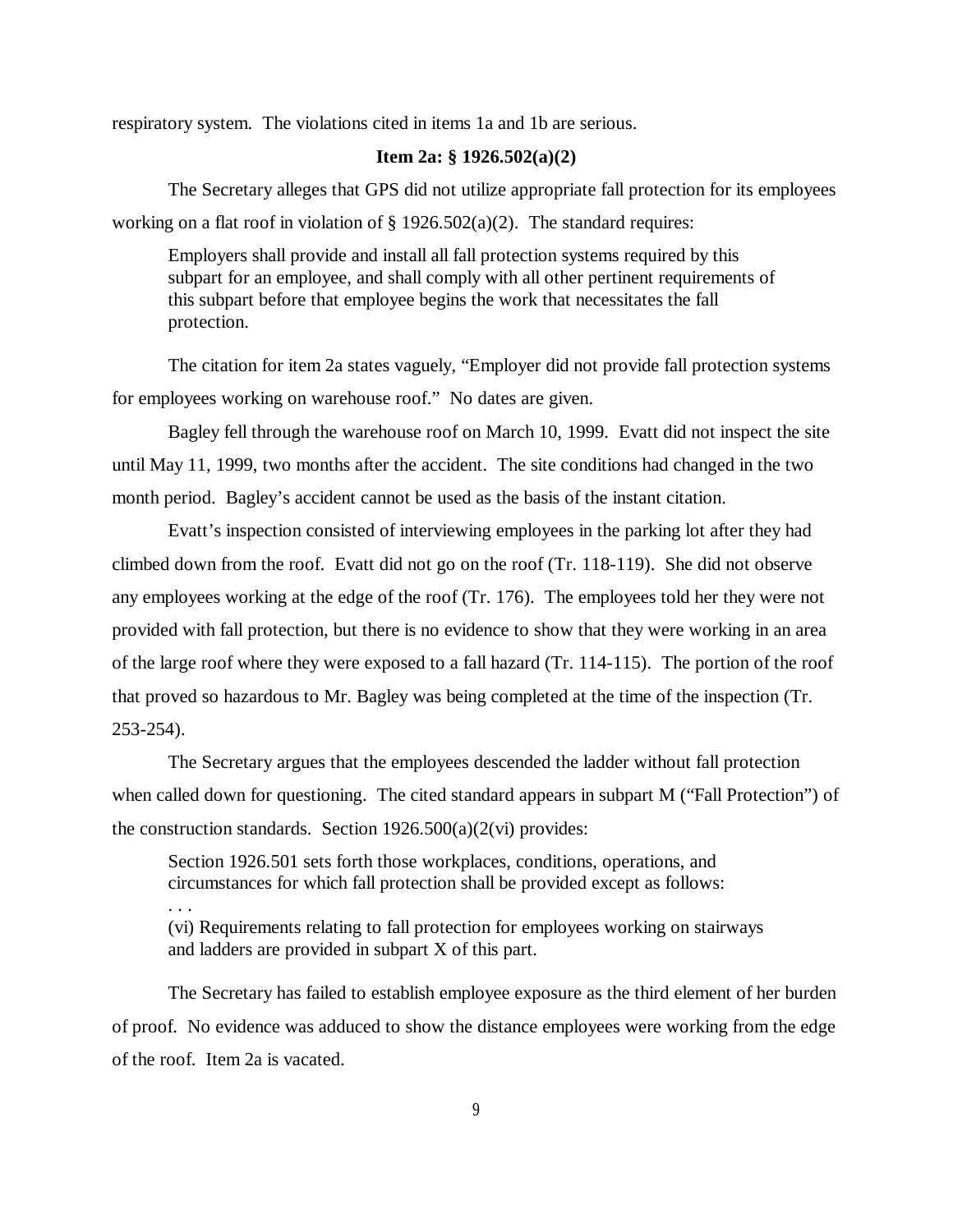#### **Item 2b: § 1926.503(a)(1)**

The Secretary alleges that GPS committed a serious violation of  $\S$  1926.503(a)(1), which provides:

The employer shall provide a training program for each employee who might be exposed to fall hazards. The program shall enable each employee to recognize the hazards of falling and shall train each employee in the procedures to be followed in order to minimize these hazards.

It is undisputed that the employees were working at heights of at least 30 feet on the Kennedy Road warehouse project. Employees "who might be exposed" to fall hazards must receive fall protection training. Even the acknowledged GPS employees Mullininx and Gillner testified that they regularly went up on the roof to inspect the work. GPS admitted in its answer to the Secretary's interrogatory regarding fall protection that neither Mullininx not Gillner were trained in fall protection (Exh. C-16).

The roof was deteriorated and was opened in a number of places during the ongoing project. Mullininx told Presley to mark the sagging areas with spray paint (Tr. 39-40, 58-59). GPS's employees were working on a roof whose structure was badly compromised and from which they were tearing off and replacing sections. Certainly, these employees might be exposed to falls. The employees told Evatt that they had received no fall protection training to do the work they were completing for one section of the deteriorated roof (Tr. 137, 139). A failure to train enhanced the hazardous nature of roof work occurring 30 feet above the ground floor. The Secretary has established a serious violation of § 1926.503(a)(1).

## **PENALTY DETERMINATION**

The Commission is the final arbiter of penalties in all contested cases. Under § 17(j) of the Act, in determining the appropriate penalty the Commission is required to find and give "due consideration" to (1) the size of the employer's business, (2) the gravity of the violation, (3) the good faith of the employer, and (4) the history of previous violations. The gravity of the violation is the principal factor to be considered.

GPS employed 12 or 13 employees at the time of the OSHA inspection, in addition to those working on the roof (Tr. 231). GPS is a very small employer and is afforded a full credit for size. The Secretary adduced no evidence of GPS's history of previous violations (Tr. 141